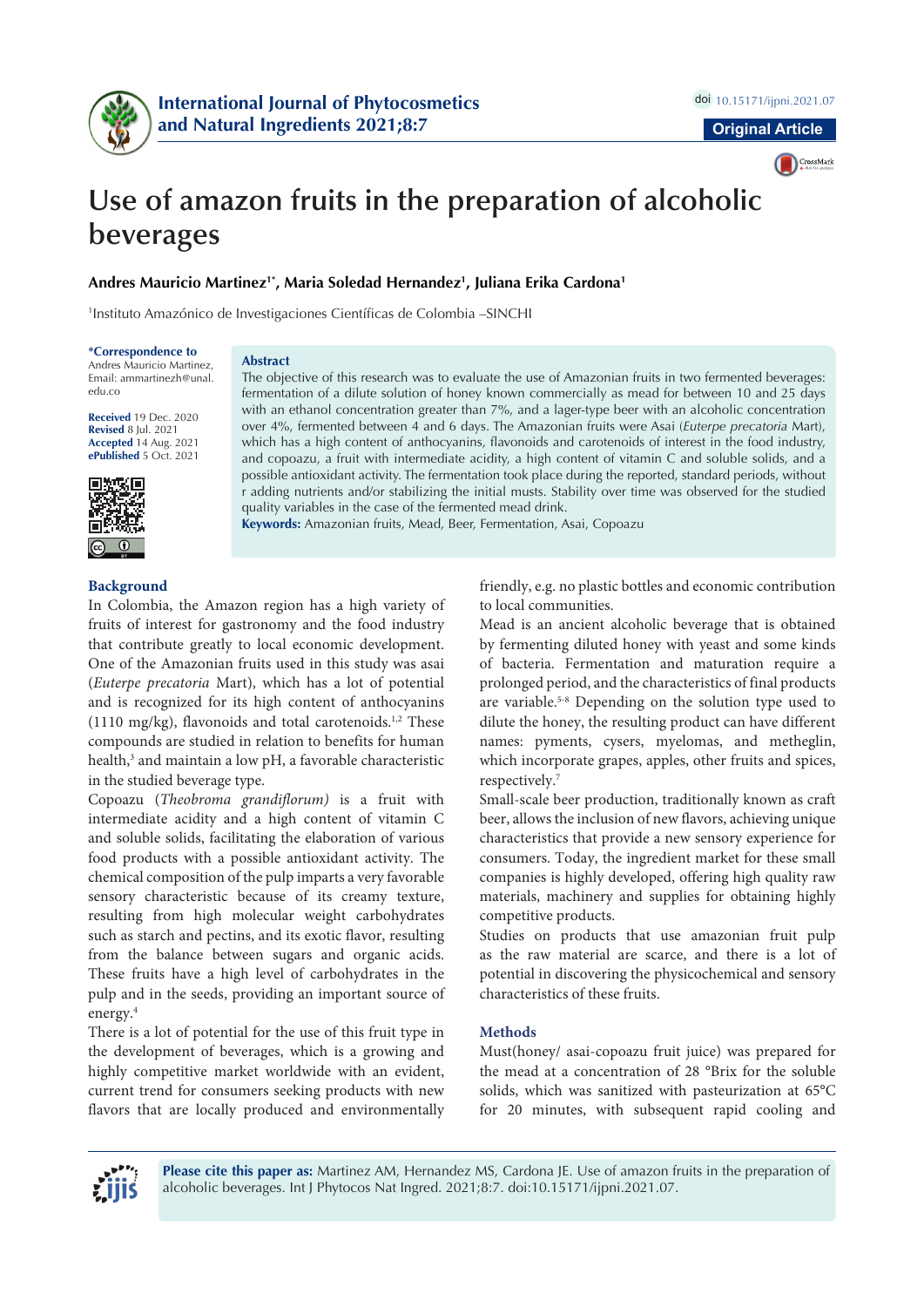inoculation with *Saccharomyces cerevisiae* yeast in an anaerobic fermenter. Completion of the fermentation process was estimated with stability over time in the value of the must soluble solids.<sup>9</sup>

Brewing: the brewing process consisted of preparing must from German Pilsen-best malt with a malt/water ratio of 2/10 and adding fruits and hops at different concentrations, and inoculation with *Saccharomyces cerevisiae* lager yeast with fermentation for 5 days to constant temperature (15°C).

The control parameters were evaluated as follows:

*Soluble solids:* the concentration of soluble solids was measured using an ATAGO refractometer (model PAL-1, Japon), with a precision of 0.1°Brix

pH: determined according to the AOAC 960.19 method.<sup>10</sup> *Total acidity:* 10 mL of sample dissolved in distilled water at 20°C and titrated with 0.1 NaOH to pH 8.2 using the AOAC 945.08 method.10

*Ethanol:* made following the procedures described in NTC5113<sup>11</sup> and NTC3952<sup>12</sup> for wine and beer, respectively.

#### **Statistical analysis**

A one-way analysis of variance (ANOVA) was carried out to study the differences between storage times. The analysis was conducted with the aid of the software MATLAB R2020b (© 1994-2021 The MathWorks, Inc.). Mean difference analysis was performed using Tukey's test at *P*≤0.05.

### **Results**

# *Asai Mead*

This product was a wine-type fermented drink, with a pleasant taste and a color imparted by the fruit (asai). The fermentation lasted 10 days, similar to the times reported in other investigations with mead (8 and 11 days) and fruit wines without requiring the addition of additional nutrients.13-15 The physicochemical characteristics of the initial must and the processed product are described in [Table](#page-1-0) 1.

The final product met the health requirements for a fermented wine-type drink, achieving an alcoholic concentration higher than 7%. The decrease in the pH value and the increase in total acidity in the first days of fermentation is characteristic of these processes.14,16 Similar values for pH (2.95 to 4.05) and total acidity (3.1 and 7.76) are reported for similar studies.17-19

For the stability tests in the final product, the parameters, pH, acidity and soluble solids were monitored for 6 months ([Table](#page-1-1) 2). Instability was not observed in the

<span id="page-1-0"></span>**Table 1.** Physicochemical Characteristics Determined in the Asai Mead

|      | pH              | Acidity (g)<br>Tartaric Acid/L) | <b>Soluble Solids</b> |
|------|-----------------|---------------------------------|-----------------------|
| Must | $4.2 \pm 0.06$  | $4.4 \pm 0.3$                   | $29.2 \pm 1.2$        |
| Mead | $3.55 \pm 0.06$ | $6.34 \pm 0.3$                  | $19.15 \pm 0.15$      |

evaluated parameters (pH and soluble solids) under the refrigerated conditions or the environmental conditions, with an average temperature of 24°C. significant difference (*P*<0.05) in titratable acidity, were observed in the first record for the refrigerated samples However it is important to store mead in dark places and low temperatures.20 The non-variation of the pH value and the concentration of soluble solids is an indicator of the stability of the mead over time.<sup>16</sup>

## *Asai Beer*

The fermentation process for the beer with asai pulp developed satisfactorily over 5 days, providing a product with high sensory quality typical in beers with fruit<sup>21</sup> and complying with the physicochemical parameters required by the relevant standards.

The physicochemical characteristics of the fermentation must and the final product can be seen in [Table](#page-1-2) 3. The decrease in pH values and the content of total soluble solids, as well as an increase in the titratable acidity in the first short days of fermentation are similar for this type of process.<sup>22,23</sup>

<span id="page-1-1"></span>**Table 2.** Time Tracking of Asai Mead Quality Parameters

|                                               | рH                           | Acidity (g<br><b>Tartaric Acid/L)</b> | Soluble Solids                |  |  |  |
|-----------------------------------------------|------------------------------|---------------------------------------|-------------------------------|--|--|--|
| <b>Behavior Under Refrigerated Conditions</b> |                              |                                       |                               |  |  |  |
| Month 0                                       | $3.55 \pm 0.06$ <sup>a</sup> | $6.34 \pm 0.3$ <sup>a</sup>           | $19.15 \pm 0.15$ <sup>a</sup> |  |  |  |
| Month 1                                       | $3.53 \pm 0.02$ <sup>a</sup> | $7.29 \pm 0.02$ <sup>b</sup>          | $20.3 \pm 0.1$ <sup>a</sup>   |  |  |  |
| Month <sub>2</sub>                            | $3.63 \pm 0.06$ <sup>a</sup> | $7.16 \pm 0.04$ b                     | $20.25 \pm 0.45$ <sup>a</sup> |  |  |  |
| Month 3                                       | $3.53 \pm 0.02$ <sup>a</sup> | $6.9 \pm 0.15$ <sup>ab</sup>          | $20.25 \pm 0.15$ <sup>a</sup> |  |  |  |
| Month 4                                       | $3.48 \pm 0.02$ <sup>a</sup> | $6.83 \pm 0.08$ <sup>ab</sup>         | $19.75 \pm 0.05$ <sup>a</sup> |  |  |  |
| Month <sub>5</sub>                            | $3.46 \pm 0.03$ <sup>a</sup> | $7.09 \pm 0.04$ b                     | $19.85 \pm 0.25$ <sup>a</sup> |  |  |  |
| Month 6                                       | $2.73 \pm 0.73$ <sup>a</sup> | $7.09 \pm 0.04$ b                     | $19.55 \pm 0.05$ <sup>a</sup> |  |  |  |
| $P$ value                                     | 0.3963                       | 0.0205                                | 0.05                          |  |  |  |
| <b>Behavior Under Ambient Conditions</b>      |                              |                                       |                               |  |  |  |
| Month 0                                       | $3.46 \pm 0.03$ <sup>a</sup> | $6.26 \pm 0.04$ <sup>a</sup>          | $19.35 \pm 0.05^{\text{a}}$   |  |  |  |
| Month 1                                       | $3.69 \pm 0.09$ <sup>a</sup> | $7.95 \pm 0.75$ <sup>a</sup>          | $19.9 \pm 0.3$ <sup>a</sup>   |  |  |  |
| Month <sub>2</sub>                            | $3.51 \pm 0.04$ <sup>a</sup> | $7.22 \pm 0.17$ <sup>a</sup>          | $21.15 \pm 0.65$ <sup>a</sup> |  |  |  |
| Month 3                                       | $3.49 \pm 0.03$ <sup>a</sup> | $6.6 \pm 0.3$ <sup>a</sup>            | $19.75 \pm 0.25$ <sup>a</sup> |  |  |  |
| Month 4                                       | $3.45 \pm 0.05$ <sup>a</sup> | $6.56 \pm 0.11$ <sup>a</sup>          | $20.85 \pm 0.35$ <sup>a</sup> |  |  |  |
| Month 5                                       | $3.34 \pm 0.06$ <sup>a</sup> | $6.53 \pm 0.08$ <sup>a</sup>          | $20.45 \pm 0.85$ <sup>a</sup> |  |  |  |
| Month 6                                       | $3.53 \pm 0.05$ <sup>a</sup> | $6.64 \pm 0.26$ <sup>a</sup>          | $20.65 \pm 0.85$ <sup>a</sup> |  |  |  |
| $P$ value                                     | 0.5434                       | 0.0878                                | 0.3394                        |  |  |  |

Different letters in the same column indicate significant difference between different samples (*P*≤0.05), determined by Tukey´s test

<span id="page-1-2"></span>**Table 3.** Physicochemical Characteristics in the Brewing Process

|      | pH            | Acidity (g)<br>Tartaric Acid/L) | Soluble solids |
|------|---------------|---------------------------------|----------------|
| Must | $5.2 \pm 0.2$ | $0.3 \pm 0.1$                   | $17.2 \pm 0.4$ |
| Beer | $4.5 \pm 0.3$ | $Q.9 \pm 0.2$                   | $4.4 \pm 0.6$  |

2 | International Journal of Phytocosmetics and Natural Ingredients 2021, 8:7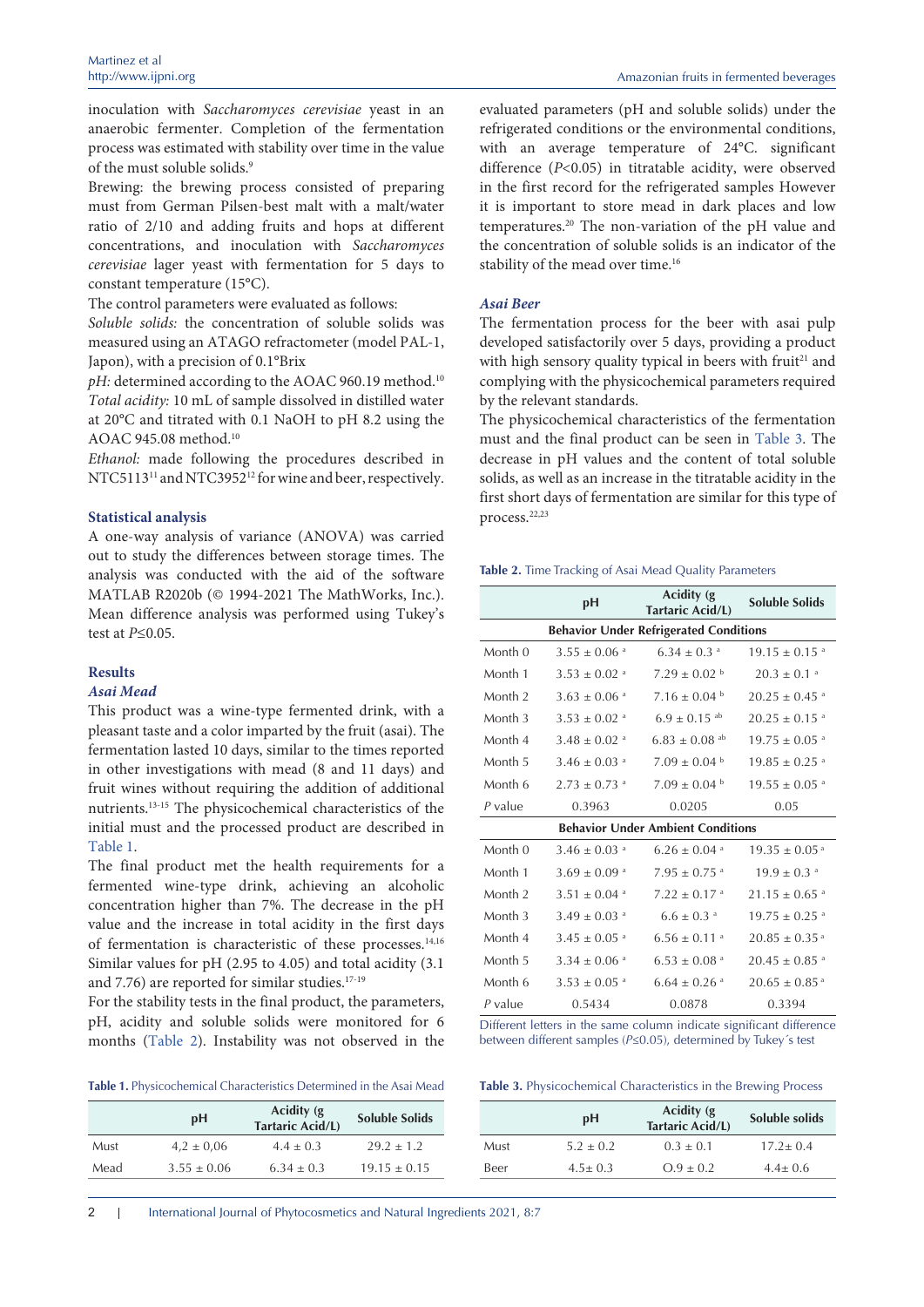The final product had an alcohol concentration of 4%, within the parameters allowed by the sanitary regulations. The physicochemical characteristics are similar to those reported for craft beer.<sup>24</sup> A characterization of the bioactive compounds and the antioxidant activity of this beer was not reported in this research, however other studies report its high contribution.<sup>25,26</sup>

#### **Conclusions**

The fermentation processes developed satisfactorily, complying with the required sanitary parameters found in Colombian regulations. The mead beverage had an alcohol percentage over 7% and a stability period longer 6 months for the parameters pH, acidity and soluble solids under refrigerated conditions and at room temperature. The beer with Amazonian fruits had an alcohol percentage over 4%, with excellent sensory characteristics for color and flavor. Including Amazonian flavors in alcoholic beverages is possible, providing an alternative for local development.

#### **Competing Interests**

None.

#### **References**

- 1. Castro S, Barrera J, Carrillo M, Hernández M. *Asaí (Euterpe Precatoria) Cadena de Valor En El Sur de La Región Amazónica*. Instituto Amazónico de Investigaciones Científicas SINCHI; 2015. [https://www.](https://www.sinchi.org.co/files/publicaciones/publicaciones/pdf/asaipubli.pdf) [sinchi.org.co/files/publicaciones/publicaciones/pdf/](https://www.sinchi.org.co/files/publicaciones/publicaciones/pdf/asaipubli.pdf) [asaipubli.pdf](https://www.sinchi.org.co/files/publicaciones/publicaciones/pdf/asaipubli.pdf).
- 2. Rufino M, Alves RE, de Brito ES, Pérez-Jiménez J, Saura-Calixto F, Mancini-Filho J. Bioactive compounds and antioxidant capacities of 18 non-traditional tropical fruits from Brazil. *Food Chem*. 2010;121(4):996-1002. doi[:10.1016/j.foodchem.2010.01.037](https://doi.org/10.1016/j.foodchem.2010.01.037)
- 3. Garzón GA. Anthocyanins as natural colorants and bioactive compounds: a review. *Acta Biol Colomb*. 2008;13(3):27-36.
- 4. Carrillo Bautista MP, Cardona jaramillo JEC, Diaz Salcedo RO, et al. *Los ingredientes naturales de la Amazonia colombiana: sus aplicaciones y especificaciones te'cnicas* [*Natural Ingredients from Amazonian Plant Species, Applications and Technical Specifi Cations*]. Instituto Amazónico de Investigaciones Científicas SINCHI; 2017.
- 5. Gomes T, Barradas C, Dias T, et al. Optimization of mead production using response surface methodology. *Food Chem Toxicol*. 2013;59:680-686. doi[:10.1016/j.](https://doi.org/10.1016/j.fct.2013.06.034) [fct.2013.06.034](https://doi.org/10.1016/j.fct.2013.06.034)
- 6. Iglesias A, Pascoal A, Choupina AB, Carvalho CA, Feás X, Estevinho LM. Developments in the fermentation process and quality improvement strategies for mead production. *Molecules*. 2014;19(8):12577-12590. doi:[10.3390/](https://doi.org/10.3390/molecules190812577) [molecules190812577](https://doi.org/10.3390/molecules190812577)
- 7. Ramalhosa E, Gomes T, Pereira AP, Dias T, Estevinho LM. Mead production: tradition versus modernity. *Adv Food Nutr Res*. 2011;63:101-118. doi:[10.1016/b978-0-12-](https://doi.org/10.1016/b978-0-12-384927-4.00004-x) [384927-4.00004-x](https://doi.org/10.1016/b978-0-12-384927-4.00004-x)
- 8. Roldán A, van Muiswinkel GCJ, Lasanta C, Palacios V, Caro I. Influence of pollen addition on mead elaboration: physicochemical and sensory characteristics. *Food Chem*. 2011;126(2):574-582. doi:[10.1016/j.foodchem.2010.11.045](https://doi.org/10.1016/j.foodchem.2010.11.045)
- 9. Duarte WF, Dias DR, Oliveira JM, Teixeira JA, de Almeida e Silva JB, Schwan RF. Characterization of different fruit wines made from cacao, cupuassu, gabiroba, jaboticaba and umbu. *LWT Food Sci Technol*. 2010;43(10):1564-1572. doi:[10.1016/j.lwt.2010.03.010](https://doi.org/10.1016/j.lwt.2010.03.010)
- 10. AOAC International. *Official Methods of Analysis of AOAC International*. 19th ed. Gaithersburg: AOAC International; 2012.
- 11. Instituto Colombiano de Normas Técnicas y Certificación (ICONTEC). *NTC 5113. Norma Técnica Colombiana. Bebidas Alcohólicas. Métodos Para Determinar El Contenido de Alcohol*. ICONTEC; 2003.
- 12. Instituto Colombiano de Normas Técnicas y Certificación (ICONTEC). *NNTC 3952: Métodos Para Determinar El Contenido de Alcohol Etílico En Cerveza*. ICONTEC; 1996.
- 13. Pereira AP, Dias T, Andrade J, Ramalhosa E, Estevinho LM. Mead production: selection and characterization assays of *Saccharomyces cerevisiae* strains. *Food Chem Toxicol*. 2009;47(8):2057-2063. doi:[10.1016/j.](https://doi.org/10.1016/j.fct.2009.05.028) [fct.2009.05.028](https://doi.org/10.1016/j.fct.2009.05.028)
- 14. Mendes-Ferreira A, Cosme F, Barbosa C, Falco V, Inês A, Mendes-Faia A. Optimization of honey-must preparation and alcoholic fermentation by *Saccharomyces cerevisiae* for mead production. *Int J Food Microbiol*. 2010;144(1):193- 198. doi:[10.1016/j.ijfoodmicro.2010.09.016](https://doi.org/10.1016/j.ijfoodmicro.2010.09.016)
- 15. Pájaro-Escobar HA, Benedetti J, García-Zapateiro LA. [Physicochemical and microbiological characterization of a fruit wine based on Tamarindo (*Tamarindus indica* L.) and carambola (*Averrhoa carambola* L.)]. *Inf Tecnol*. 2018;29(5):123-130. doi:10.4067/s0718- 07642018000500123
- 16. Patil PS, Deshannavar UB, Ramasamy M, Emani S. Production, optimization, and characterization of sugarcane (*Saccharum officinarum*)–papaya (*Carica papaya*) wine using *Saccharomyces cerevisiae*. *Environ Technol Innov*. 2021;21:101290. doi[:10.1016/j.](https://doi.org/10.1016/j.eti.2020.101290) [eti.2020.101290](https://doi.org/10.1016/j.eti.2020.101290)
- 17. Pereira AP, Mendes-Ferreira A, Oliveira JM, Estevinho LM, Mendes-Faia A. High-cell-density fermentation of *Saccharomyces cerevisiae* for the optimisation of mead production. *Food Microbiol*. 2013;33(1):114-123. doi:[10.1016/j.fm.2012.09.006](https://doi.org/10.1016/j.fm.2012.09.006)
- 18. Pereira AP, Mendes-Ferreira A, Oliveira JM, Estevinho LM, Mendes-Faia A. Effect of *Saccharomyces cerevisiae* cells immobilisation on mead production. *LWT Food Sci Technol*. 2014;56(1):21-30. doi[:10.1016/j.lwt.2013.11.005](https://doi.org/10.1016/j.lwt.2013.11.005)
- 19. Pereira AP, Dias T, Andrade J, Ramalhosa E, Estevinho LM. Mead production: selection and characterization assays of *Saccharomyces cerevisiae* strains. *Food Chem Toxicol*. 2009;47(8):2057-2063. doi:[10.1016/j.](https://doi.org/10.1016/j.fct.2009.05.028) [fct.2009.05.028](https://doi.org/10.1016/j.fct.2009.05.028)
- 20. Kahoun D, Řezková S, Královský J. Effect of heat treatment and storage conditions on mead composition. *Food Chem*. 2017;219:357-363. doi[:10.1016/j.](https://doi.org/10.1016/j.foodchem.2016.09.161) [foodchem.2016.09.161](https://doi.org/10.1016/j.foodchem.2016.09.161)
- 21. Gasiński A, Kawa-Rygielska J, Szumny A, Czubaszek